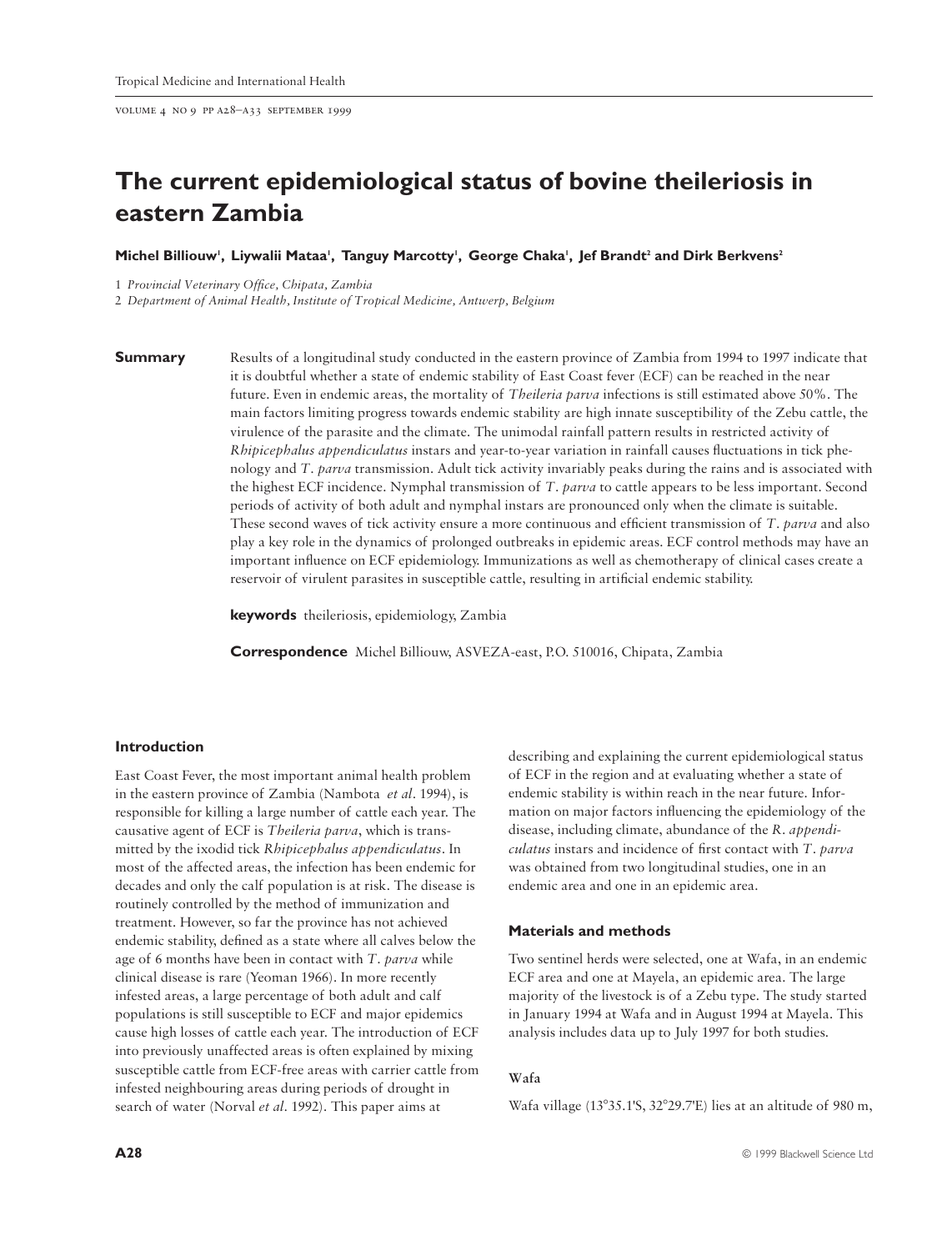30 km north-west of Chipata. Immunization and treatment was introduced as the method of ECF control in 1988 and is now performed routinely on calves between 2 and 8 months of age. All newborn calves in the sentinel herd were enrolled in the study and monitored on a weekly basis. During each visit, a routine clinical examination was performed including palpation of the parotidian and prescapular lymphnodes; counting of adult and nymphal *R. appendiculatus* on both ears and blood sampling for Indirect Fluorescence Antibody tests (IFAT). Note that nymphs are less likely to migrate to ears than adults so that these counts may not be a good reflection of the actual nymphal challenge. The counts should, however, reflect seasonal patterns. When ECF was suspected, ear-vein blood smears and lymph smears were prepared for parasitological confirmation of the diagnosis. The date of contact was defined as the first day of observation of schizonts minus seven days. IFATs were carried out according to the method described by Burridge and Kimber (1972). The cut-off titre indicating a positive test was taken at 1/160. A subclinical case was diagnosed when an animal tested positive on three consecutive occasions. The date of contact was set one month before the day of first seroconversion.

#### **Mayela**

Mayela  $(14^{\circ}25.8^{\circ}S, 31^{\circ}54.7E)$  is a group of six villages in Katete, on the border with Mozambique. The study started in August 1994 after major outbreaks of ECF had occurred in neighbouring areas. As far as we know there was no history of ECF at Mayela before the study. The animals (39 in total, mainly adult cattle) of one *kraal* were monitored for ECF

**Figure 1** Rainfall pattern in eastern Zambia (1994–1998). Source: Msekera Agricultural Research Station, Chipata.

following the same protocol. They were clinically examined weekly and ticks were counted at the same time on a sample of six to 10 cattle. Blood samples for IFAT were taken once a month.

#### **Statistical methods**

The monthly infection hazard was calculated as the proportion of susceptible animals that came into contact with *T. parva* per month. Tick abundance patterns refer to the average tick count per animal for each month. The ratio of the monthly hazard to the monthly average tick count per animal is introduced as a measure to evaluate the efficiency of *Theileria parva* transmission and should in fact reflect the infection prevalence in the ticks. The Kaplan-Meier estimates of *T. parva* free survival distributions were obtained with GLIM software. The survival data were computed by means of median age at first contact with 95% interval estimation. We used SAS software for a logrank test for equality of survival distributions over strata.

# **Results**

### **Seasonal rainfall**

Figure 1 shows the temporal variation in rainfall, humidity and temperature in Chipata district from July 1994 to March 1997. Total rainfall for the seasons 1993–94 and 1994–95 was well below normal (1000 mm). The rains in 1995–96 and 1996–97 were above normal.

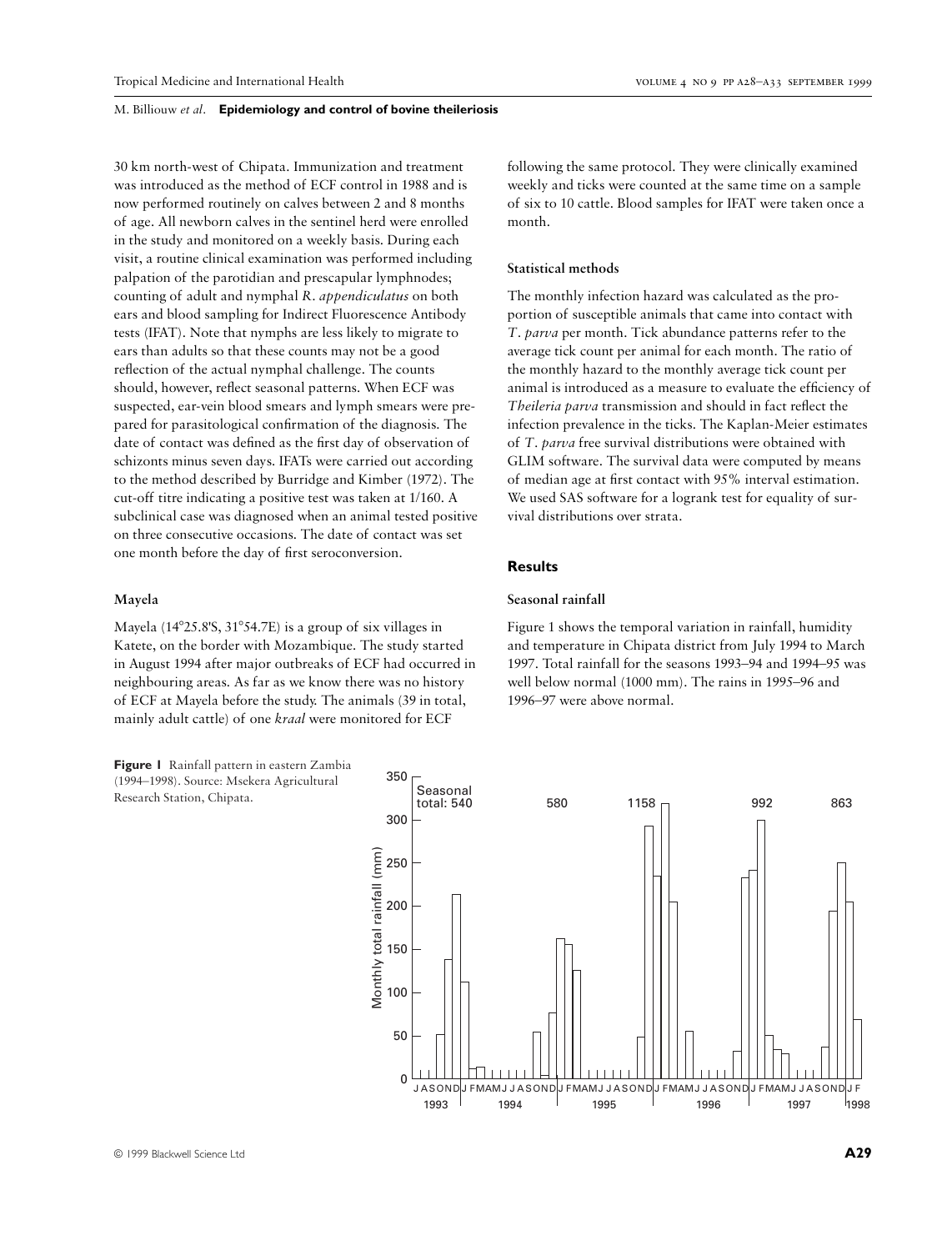



#### **Sentinel herd Wafa-endemic area**

Forty-six calves were enrolled at Wafa from January 1994 to July 1997. Thirty cases of East Coast fever were recorded; 17 clinical cases recovered with and 3 without treatment. Five calves died (3 treated and 2 untreated). Five subclinical cases were diagnosed by means of IFAT seroconversion. Fourteen calves were censored before the date of analysis while 2 calves in the herd are still susceptible. In 10 calves censoring was due to death unrelated to ECF: babesiosis (2), anaplasmosis (1), helminthosis (2), accident (3), unknown cause (2). Four calves were transferred before contact with *T. parva* could occur.

Figure 2 outlines the time trend of *T. parva* transmission

throughout the study period. During the first 2 years the intensity of *T. parva* transmission declined sharply. The first wave of adult *R. appendiculatus* activity was only mildly affected by low rainfall, and second waves of adult tick activity did not occur. The risk of infection, which peaked at almost 70% in February 1994, dropped to less than 10% even at the height of a good rainy season in January-February 1996. The ratio of risk to average tick count, which reflects tick prevalence, dropped from  $> 3$  to  $< 1$ . Over the next 2 years *T. parva* transmission was gradually restored, and adult *R. appendiculatus* responded with a pronounced second wave of activity immediately after the first good rainy season. The risk of infection increased, together with tick



**Figure 3** ECF-free survival in 46 calves at Wafa: calves born in 1994 ( $\blacksquare$ ), calves born in 1995 (O), calves born in 1996  $\langle \bullet \rangle$ , calves born in 1997 ( $\square$ ).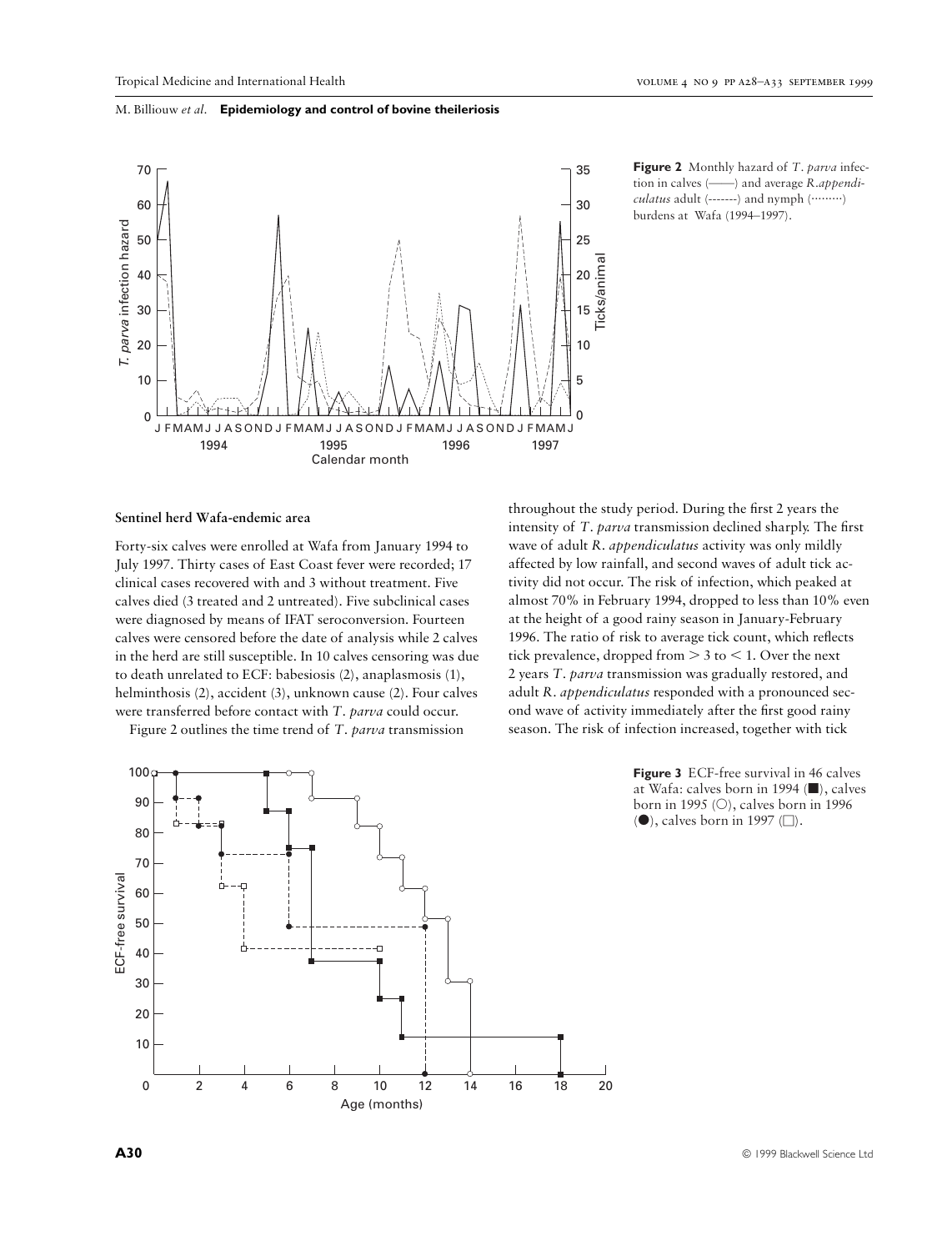abundance, to a maximum of about 60% at the joint peak of adult (second wave) and nymph (first wave) activity. Another peak of transmission was observed in July-August 1996 at a time when mainly nymphs were active. Remarkably 4 of the 5 subclinical infections were recorded in these months.

Figure 3 plots the *T. parva*-free survival for calves at Wafa in relation to their year of birth. The difference in distributions was statistically significant ( $\chi^2 = 18.1$ ;  $P = 0.0012$ ). The median age at first contact was about 7 months for calves born in 1994, increased to 13 for those born in 1995 and dropped to 4 months for those born in 1997 (Table 1). Note that calving is seasonal with a peak in June-July (Figure 4). It is impossible to obtain an accurate estimate of the *T. parva* infection mortality since most clinical cases were treated. Five of the 30 cases died (17%), and 8 (27%) survived without treatment (including the five subclinical cases). The clinical history of the 17 surviving treated calves indicates that 13 (75%) would have died without treatment. Based on this assumption, mortality is estimated at 60% (18/30).

**Table 1** Summary statistics for age at first *T. parva* contact (46 calves, Wafa village)

| Year<br>of birth | Median (months) |               |                            |
|------------------|-----------------|---------------|----------------------------|
|                  | Lower           | Upper         | 95% confidence<br>interval |
| 1993             | 3               | $\mathcal{L}$ |                            |
| 1994             | 7               | 6             | 11                         |
| 1995             | 13              | 10            | 14                         |
| 1996             | 6               | 3             | 12                         |
| 1997             |                 | 3             |                            |



**Figure 4** Seasonality of calving at Wafa (1994–1996: total 34 calves).

#### **Sentinel herd Mayela – epidemic area**

Thirty-nine cattle (calves and adult animals) were enrolled at the start of the study. All were seronegative on IFAT from August to December 1994. The first animal to seroconvert was the first clinical case diagnosed in January 1995. Twentyone *T. parva* contacts were subsequently recorded: 18 presented with clinical symptoms, 6 were left untreated of which 5 died. The other 12 survived with the aid of treatment. Three subclinical cases were diagnosed. Ten animals were censored. The most common reasons for censoring were transfer (4) and slaughter (2). Eight animals in the herd are still susceptible to ECF.

The epidemic curve of *T. parva* infection is shown in Figure 5 against adult *R. appendiculatus* abundance and seroprevalence in cattle. The first major outbreak in the sentinel herd was recorded in April-May 96 during the second wave of adult *R. appendiculatus* activity. Two more periods of intensive *T. parva* transmission to cattle were observed during the first and second wave of adult tick activity in 1997. The ratio risk of infection to tick count reached values as high as 5 : 1. The Kaplan-Meier estimate of the ECF-free survival in the original herd (Figure 6) indicates that at Mayela about 70% of cattle born before commencement of the study came in contact with *T. parva* between September 1994 and August 1997. Taking into account the proportion of subclinical infections (3 in 21 or 14%), mortality is estimated at 70%.

# **Discussion**

A state of firm endemic stability of theileriosis, implying constant high but nonlethal transmission of the infection, cannot be confirmed in the eastern province of Zambia. Even in the endemic area of Wafa, the epidemiological state fails to meet the criteria of stability, although immunizations have been performed for more than 10 years. The *T. parva* challenge varies greatly from year to year and the infection still causes more than 50% mortality. Two constraints for East Coast fever to reach a stable endemicity are the virulence of the *T. parva* parasite in the region and the high innate susceptibility of the Zebu cattle to its effects (Morzaria *et al.* 1988). More importantly, perhaps, the unimodal rainfall pattern results in restricted activity of the *R. appendiculatus* instars (Norval *et al.* 1992) and the year-to-year variation in rainfall causes important fluctuations in tick abundance and thus in the intensity and temporal patterns of *T. parva* transmission. We showed how the transmission of *T. parva* infection in cattle steadily decreased to minimal levels in 2 years of drought, whereas two good rainy seasons were sufficient to restore high risks of infection. A key factor in the regeneration of *T. parva* transmission were second waves of adult and nymph tick activity, which appear to recur immediately when the climatic conditions become favourable, i.e. after one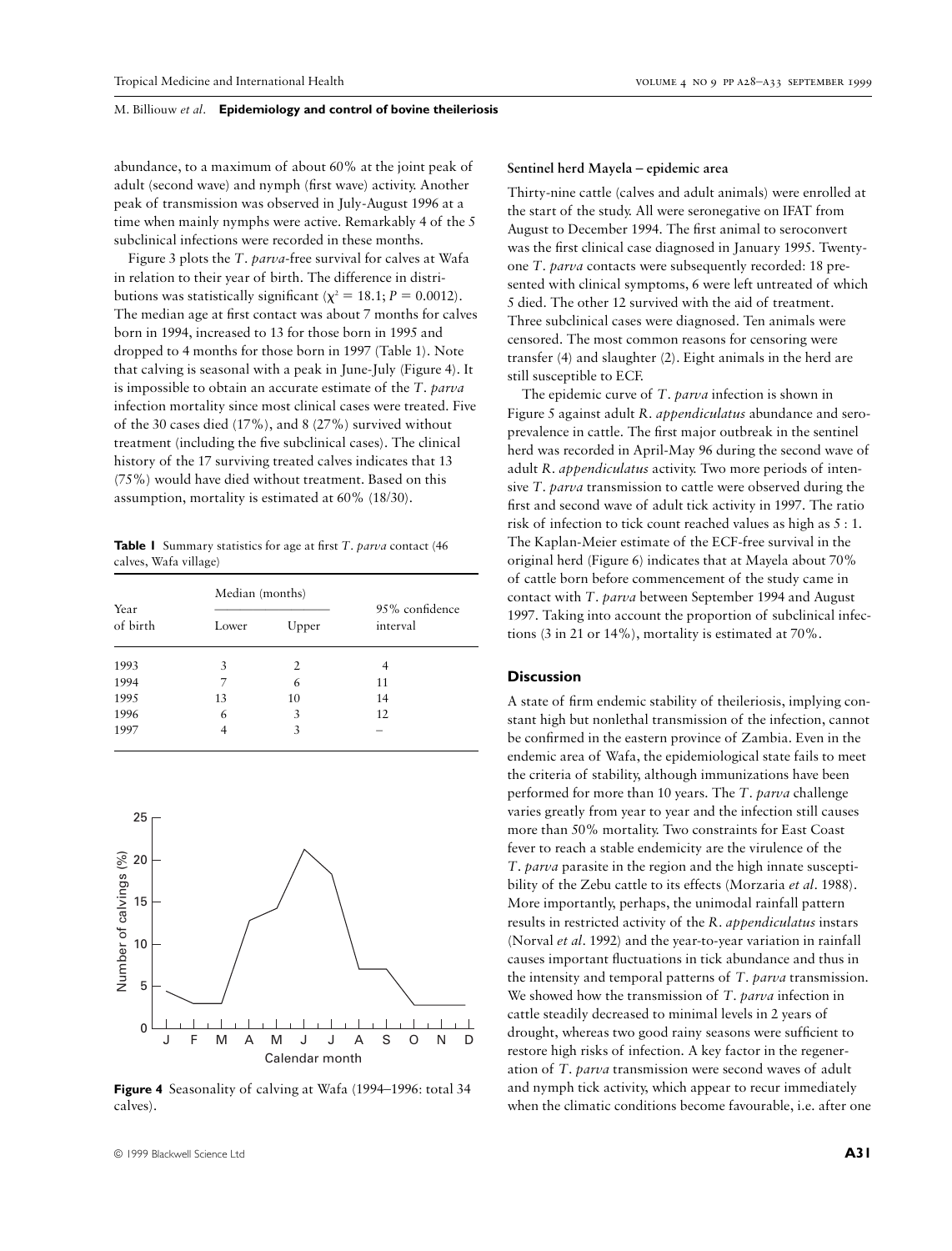

**Figure 5** Monthly hazard of *T. parva* infection in adult cattle (——) and average *R. appendiculatus* adult burdens (--------) at Mayela (1995–1997).

good rainy season, and may influence the transmission dynamics of *T. parva* in at least three ways. Firstly, they assure a more continuous presence of transmitting instars throughout the year, with adult tick peaks in January and May and nymph peaks in May and September. Secondly, the second wave of adult ticks is non-diapausing ticks which transmit *T. parva* infection soon after moulting, when the parasite is still highly infective (Young *et al.* 1987). Thirdly, they result in an overlap of transmitting instars, leading to highly efficient transmission of *T. parva* since fast transmission from cattle to cattle is possible and, perhaps more importantly, because infection may be caught from clinically ill cattle (Norval *et al.* 1991). This is corroborated by the high tick infection prevalences observed during the outbreaks in the epidemic area of Mayela. Most of the *T. parva* infections



**Figure 6** ECF-free survival in adult cattle at Mayela (1995–1997).

causing clinical disease in cattle are transmitted by the adult stage of *R. appendiculatus*. The contribution of nymphal transmission is, however, difficult to evaluate since the major period of nymph activity coincides with the second wave of adult activity. In any case, nymphal transmission of *T. parva* to cattle was virtually absent during years of drought, when diapausing populations of *R. appendiculatus* dominate and carrier cattle form the sole reservoir of *Theileria parva*, illustrating the difficulty for larvae to pick up infection from carriers (Norval *et al.* 1992). Nymphal transmission of *T. parva* to cattle may lead to subclinical infection more frequently than adult transmission. Nymphal transmission could therefore play an important role in the progress towards endemic stability by both assuring the continuity of *T. parva* infection challenge while at the same time reducing its mortality.

Control methods undoubtedly have an important influence on the epidemiology of infectious disease. Both the immunization and treatment method and the chemotherapy of animals suffering from primary infection create a reservoir of virulent *T. parva* in the highly susceptible Zebu cattle of eastern Zambia, thus artificially inducing endemic stability.

## **Conclusions**

There is no endemic stability of theileriosis in eastern Zambia. Continuity of the infection challenge depends heavily on the occurrence of a second wave of activity of the transmitting instars of *R. appendiculatus*. These second waves are only pronounced when climatic conditions (humidity, rainfall) are suitable. Mortality is still high. Further studies are needed to investigate the importance of nymphal transmission of *T. parva* to cattle in advancing towards more stable endemicity.